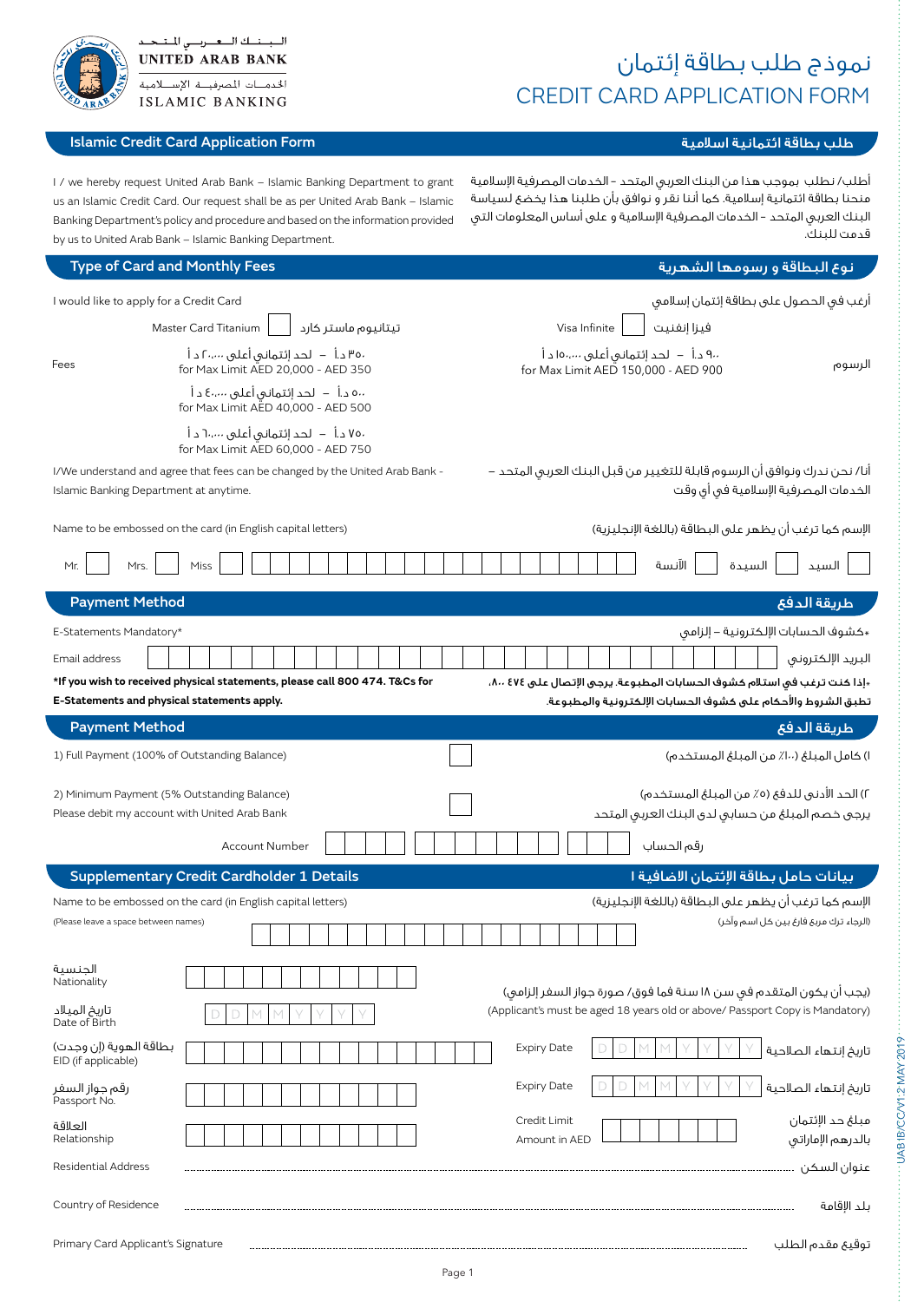#### **Balance Transfer To Bank**

السبسنسك السعسريسي المستبحد **UNITED ARAB BANK** الخدمسات المصرفيسة الإسسلام **ISLAMIC BANKING** 

|                                                                                                                                | اسم صاحب الحساب كما هو مبين على بطاقتك الإئتمانية الأخرى<br>Account Name as shown on your other Credit Card |            |  |  |  |  |                                   |  |  |                       |  |  |  |             |            |                     |  |  |  |  |             |  |  |                                         |  |
|--------------------------------------------------------------------------------------------------------------------------------|-------------------------------------------------------------------------------------------------------------|------------|--|--|--|--|-----------------------------------|--|--|-----------------------|--|--|--|-------------|------------|---------------------|--|--|--|--|-------------|--|--|-----------------------------------------|--|
|                                                                                                                                |                                                                                                             |            |  |  |  |  |                                   |  |  |                       |  |  |  |             |            |                     |  |  |  |  |             |  |  |                                         |  |
| Other Bank Credit Card No.                                                                                                     |                                                                                                             |            |  |  |  |  |                                   |  |  |                       |  |  |  |             |            |                     |  |  |  |  |             |  |  | رقم بطاقة الإئتمان للبنك الآخر          |  |
| Credit Card issuing<br>Company/Bank                                                                                            |                                                                                                             |            |  |  |  |  |                                   |  |  |                       |  |  |  |             |            |                     |  |  |  |  |             |  |  | البنك/الشركة المصدرة<br>لبطاقة الإئتمان |  |
| Card Expiry Date<br>(MM/YY)                                                                                                    |                                                                                                             |            |  |  |  |  | تاريخ انتهاء البطاقة<br>(سنة/شهر) |  |  | Transfer Amount (AED) |  |  |  |             |            |                     |  |  |  |  |             |  |  | مبلغ التحويل (بالدرهم)                  |  |
| <b>Balance Transfer To Bank</b>                                                                                                |                                                                                                             |            |  |  |  |  |                                   |  |  |                       |  |  |  |             |            |                     |  |  |  |  |             |  |  | تحويل الرصيد إلى البنك                  |  |
| التسهيلات مثل القروض الشخصية، قرض سيارة، سحب على المكشوف وغيرها.<br>Facilities such as Personal Loan, Car Loan, Overdraft Etc. |                                                                                                             |            |  |  |  |  |                                   |  |  |                       |  |  |  |             |            |                     |  |  |  |  |             |  |  |                                         |  |
| Name of Bank                                                                                                                   |                                                                                                             |            |  |  |  |  |                                   |  |  |                       |  |  |  |             |            |                     |  |  |  |  |             |  |  | اسم البنك                               |  |
| Type of Facility                                                                                                               |                                                                                                             |            |  |  |  |  |                                   |  |  |                       |  |  |  |             |            | نوع التسهيل         |  |  |  |  |             |  |  |                                         |  |
| Loan Amount (AED)                                                                                                              |                                                                                                             |            |  |  |  |  |                                   |  |  |                       |  |  |  |             |            | مبلغ القرض (درهم)   |  |  |  |  |             |  |  |                                         |  |
| Monthly Installment (AED)                                                                                                      |                                                                                                             |            |  |  |  |  |                                   |  |  |                       |  |  |  |             |            | القسط الشهرى (درهم) |  |  |  |  |             |  |  |                                         |  |
| Total current outstanding (AED)                                                                                                |                                                                                                             |            |  |  |  |  |                                   |  |  |                       |  |  |  |             |            |                     |  |  |  |  |             |  |  | إجمالى المستحقات الحالية (درهم)         |  |
| تفاصيل البطاقات الإئتمانية المتحصل عليها من البنوك الأخرى<br>Details of Credit Cards held from other banks                     |                                                                                                             |            |  |  |  |  |                                   |  |  |                       |  |  |  |             |            |                     |  |  |  |  |             |  |  |                                         |  |
|                                                                                                                                |                                                                                                             | Card No. 1 |  |  |  |  | بطاقة رقم ا                       |  |  | Card No. 2            |  |  |  | بطاقة رقم ٢ | Card No. 3 |                     |  |  |  |  | بطاقة رقم ٣ |  |  |                                         |  |
| Name of Bank                                                                                                                   |                                                                                                             |            |  |  |  |  |                                   |  |  |                       |  |  |  |             |            |                     |  |  |  |  |             |  |  | اسم البنك                               |  |
| Type of Card (AED)                                                                                                             |                                                                                                             |            |  |  |  |  |                                   |  |  |                       |  |  |  |             |            |                     |  |  |  |  |             |  |  | نوع البطاقة                             |  |
| Limit (AED)                                                                                                                    |                                                                                                             |            |  |  |  |  |                                   |  |  |                       |  |  |  |             |            |                     |  |  |  |  |             |  |  | حد الإئتمان (درهم)                      |  |

### برنامج الحماية بالدرع االئتماني Protection Shield Credit

المبلغ المستحق(درهم)

تحويل الرصيد إلى البنك

 أقر وأوافق بأنني مسجل تلقائيًا في درع الحماية االئتماني وأنني ملتزم باألحكام والشروط ذات الصلة. وأتفهم بأن درع الحماية االئتماني سيقدم مجانًا ألول شهرين فقط، وبعدها سيتم تطبيق رسوم رمزية التي أفوض بخصوصها البنك العربي المتحد بالخصم من حساب بطاقتي االئتمانية. وأتفهم أنه يمكنني االنسحاب من التأمين من خالل إيعازي للبنك العربي المتحد بذلك.

 أؤكد بأنني قرأت وأوافق على اإللتزام بأية رسوم متاحة على الموقع اإللكتروني ٍ للبنك. الرسوم تخضع للتغيير وتحدث دوريًا من وقت آلخر وفقًا إلرادة البنك بدون إخطار. أوافق على مطالعة الموقع اإللكتروني للبنك بإستمرار لمتابعة التغييرات. هده الرسوم تزيد أو تقل وفقًا لظروف السوق وأسباب أخرى.

#### \*تطبق شروط وأحكام درع الحماية االئتماني. .apply Insurance Shield Credit for s'C&T\*

conditions and for other reasons.

Outstanding Amount (AED)

Ţ

Ţ

Iacknowledge and agree that I am automatically enrolled for Credit Shield Insurance and that I am bound by the Credit Shield Insurance general terms conditions\*. I understand that the insurance shall be offered free of charge for the first two months only, after which a nominal charge will be applicable for which I authorize UAB to debit my applied credit card account. I understand that I can opt out of the insurance by intimating UAB. I confirm that I have read and agree to abide by any charges available in Bank's website. The charges are subject to change without notice from time to time at the Bank's discretion and are updated periodically. I agree to routinely refer to the Bank's website to stay updated. Charges may increase or decrease depending on market